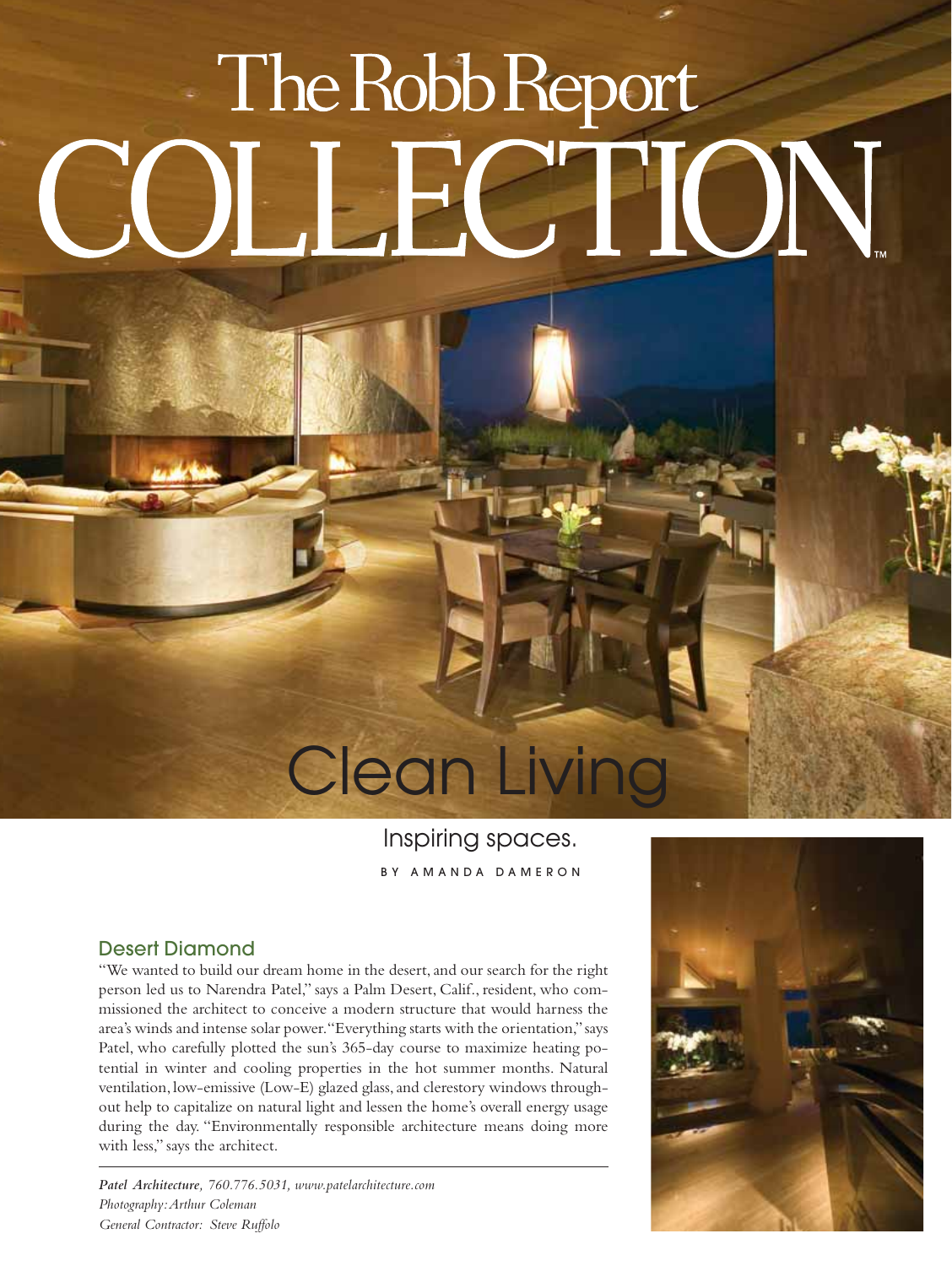# Desert Mirage

FALL **2004**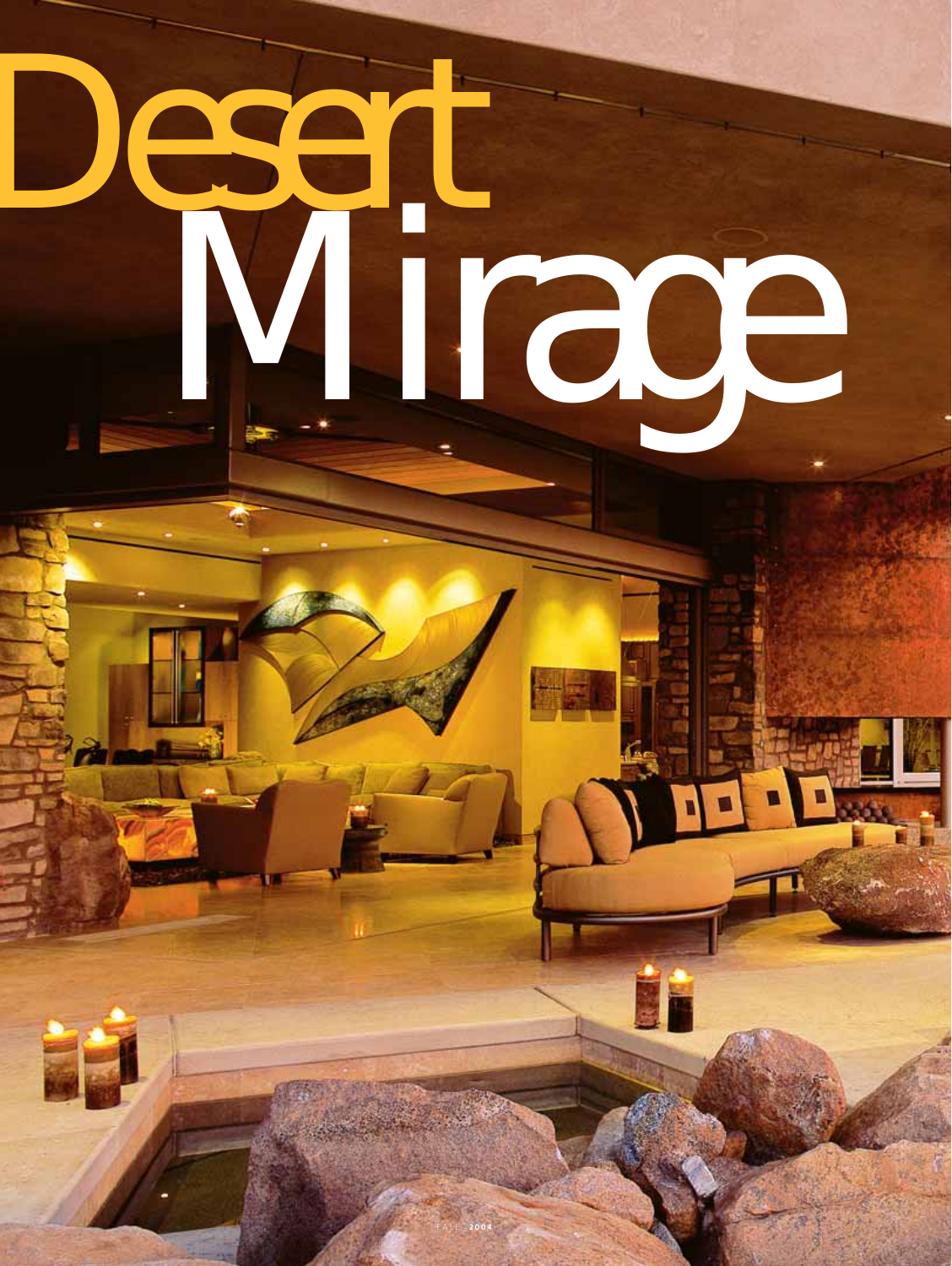## An energy-efficient family oasis floats on water

By Jean Penn Photography by David Glomb

58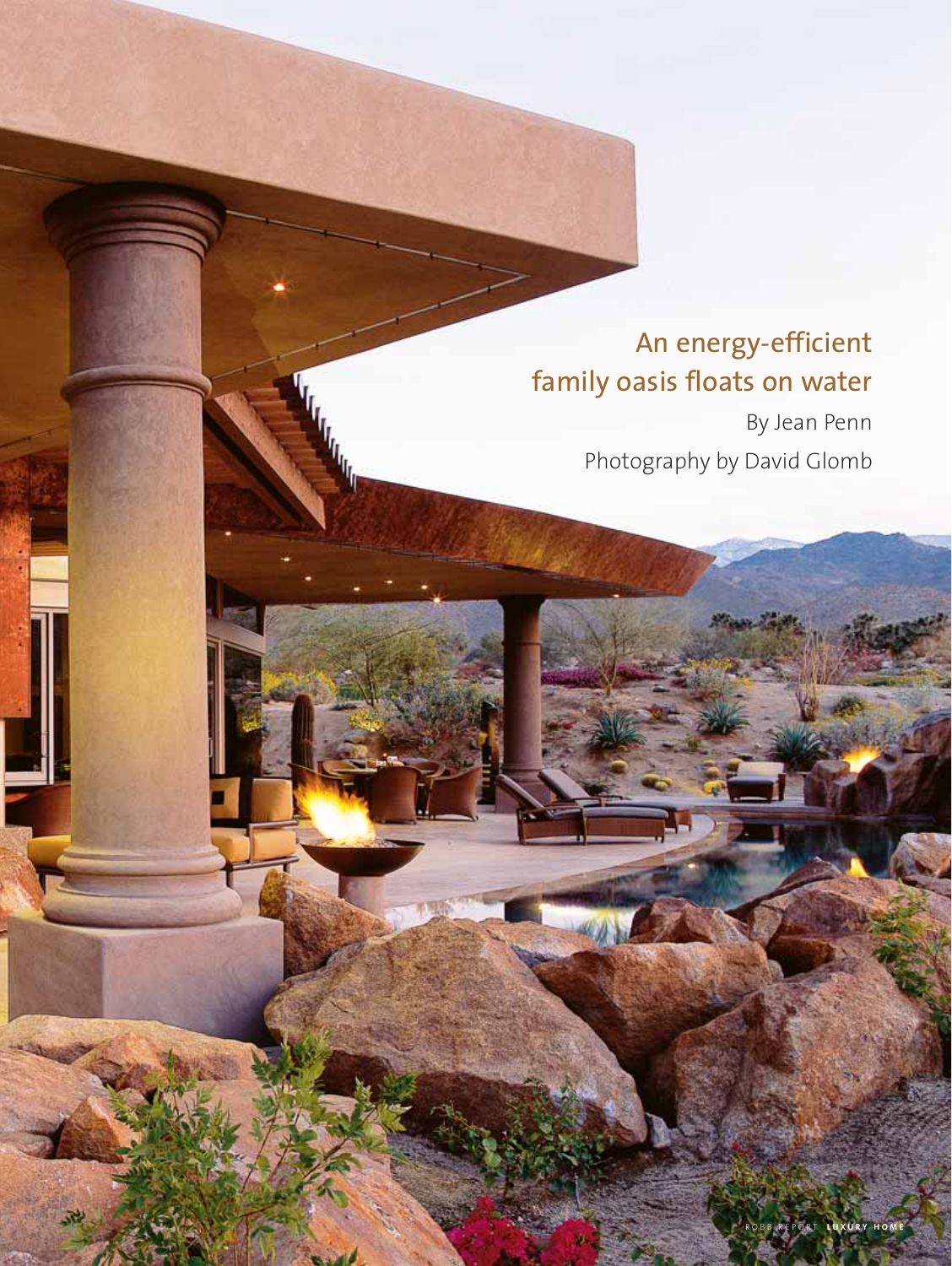

architect Narendra Patel was called upon to conjure up a dream home at Bighorn Golf Club in Palm Desert, Calif., the end result was a house that both defies and defines nature.

Patel used all his sorcery to summon this live-in sculpture, which dances with shadows and light and is surrounded by water so that it seems to float atop the desert canyon. Still, it is massive and stony, chained to the ground by huge boulders and bolts of man-made steel. Inside, water flows through spotlighted channels, and walls and portions of ceilings disappear, so the homeowners, a husband, wife and their two grown children can gaze up at the stars from their magical desert tent. ture, which dances with semi-to-foot atop the ground by huge bould through spotlighted changes with semi-to-foot atop the ground by huge bould through spotlighted changes with stars from their magical

> Patel treats water with the reverence it deserves in the desert, allowing it to pour from fountains, putting it under glass, both indoors and out, and letting it flow over polished stones and around fiber-optic lights and glass art.The effect is mind-boggling and sculptural.

> After visiting another Bighorn home that Patel had designed, the couple visited the architect's offices.They were impressed by a bathroom television behind a pane of black glass, placed so that the image appears at the touch of a button and disappears when the TV is off.

> "We figured we would at least want to talk to anyone with his obvious design ability," says the client, who felt they were on the same wavelength."I loved the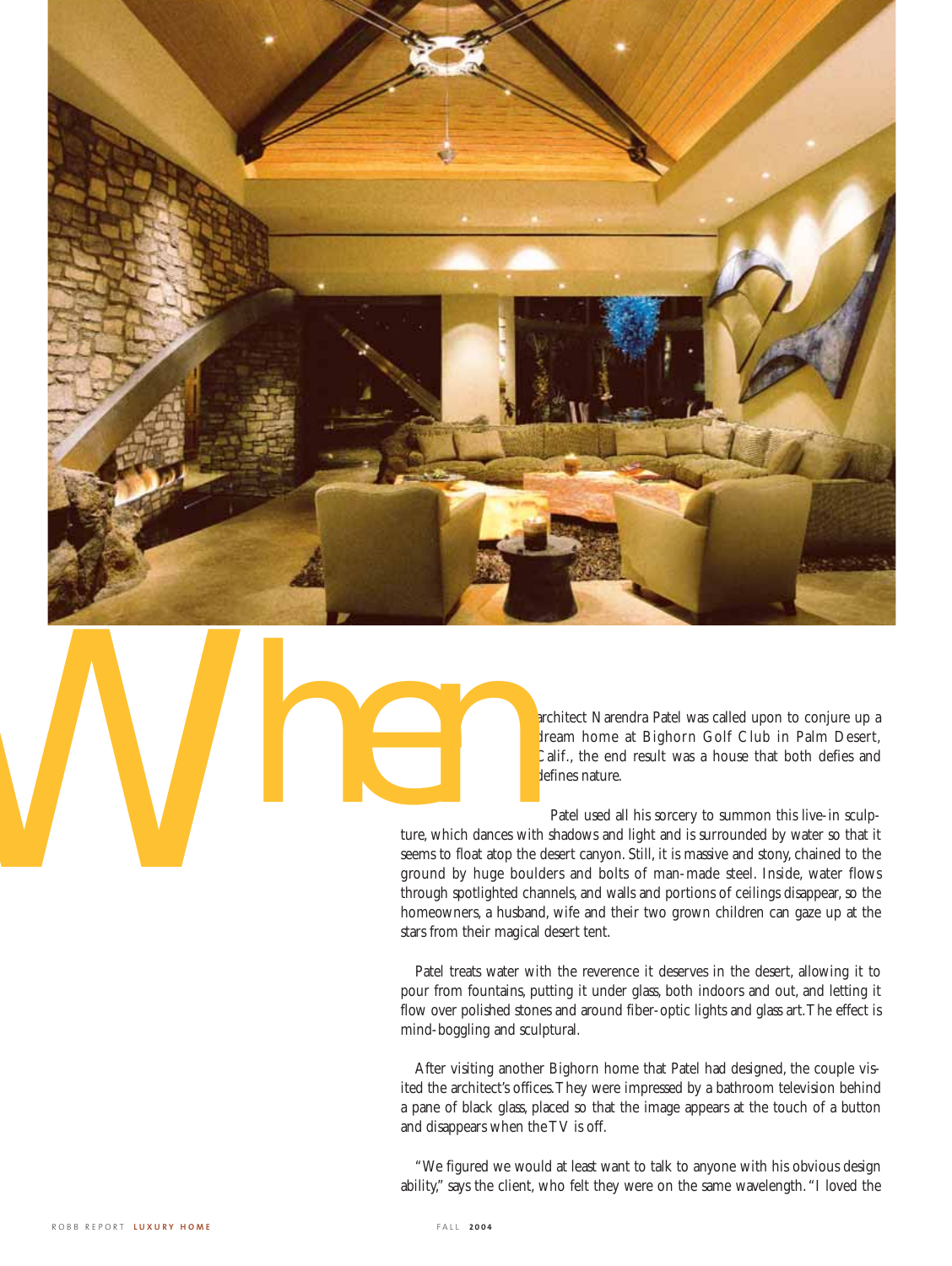**Preceding pages: Water channels flow around and through the house. Brown Jordan seating. Left: Onyx coffee tables are lit from within; the living room's fireplace consists of a stainless steel log. This page: Glass chandelier and vases by Bruce Freund from Creative Beginnings, Laguna Beach.**

t.

DESERT MIRAGE

**SOFT** 

dili.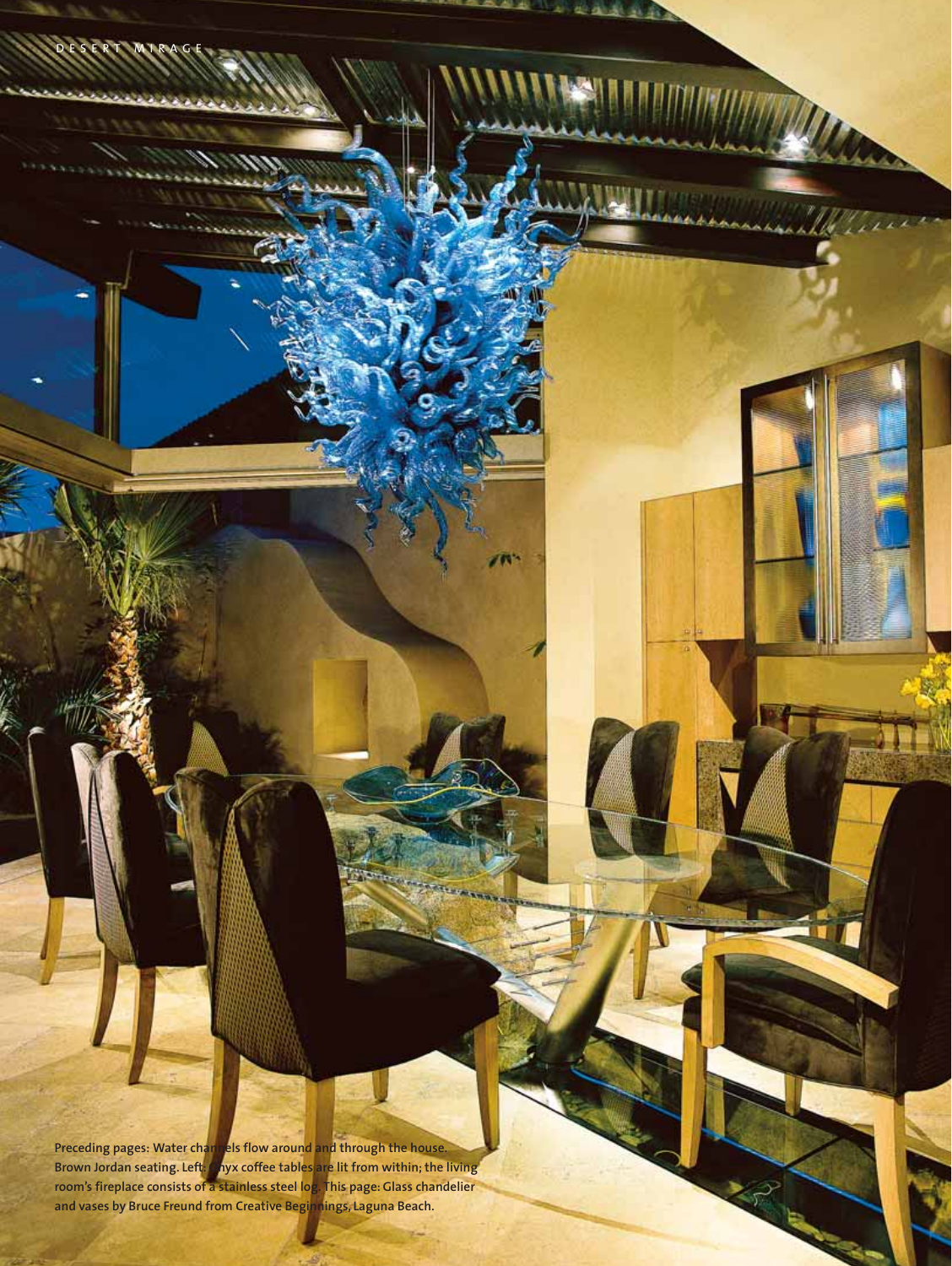

Above: Architect Narendra Patel gave a media room/bar with multiple TV screens.



excitement he had. His brain was always processing."

Patel was given the freedom to exercise his imagination in designing not just the home but everything in it, including the artwork. All they asked was that the indoors and outdoors be connected and that he make the house casual yet sophisticated, rugged and low maintenance. "Our only other request," says the client,"was that he use lots of water, inside and out." Since they had admired his underground water treatment at the entrance to the house, they suggested he continue the water inside their home.

The whole family, including their son, 19, and daughter, 24, became intrigued with the notion of walking on water after dining at Crustacean, a stunning Eurasian restaurant in Beverly Hills with a walkway that is a sunken aquarium of rare koi and exotic fish. "He took the concept of having something in the house with water running through it and totally ran with it," says the client.

The couple visited the site monthly from their Central Coast home, and for a long time saw a large boulder in the middle of the dining room, and nothing else. "The biggest challenge was doing it all long distance," says the husband. "We had to put enormous trust in the architect, but it paid off."

"What I enjoyed most was that at every meeting, he would have another great idea," says the wife, mentioning the hood of the stove held up by stainless steel cables. Inspiration often sprang from necessity. For instance, the massive outer wall was necessary to hide a motor court, so Patel based his design on an ancient castle that is impervious to the outside, with tiny openings for windows from which water flows. The entry gate of welded steel tubes and glass opens to a large courtyard with a reflecting pool that continues inside the house.

The glass-covered channel that surrounds the dining room is lit with fiber-optic lights, and water flows over stones and chunks of art glass, made from the same materials used in the sculpted glass chandelier and vase on the dining table. With totally disappearing walls, the dining room seems to float above the reflecting pool. The boulder under the glass dining table was fork-lifted in after the cement was poured, and the house was built around it. The table, which has no visible means of support, is suspended and balanced by stainless steel spider fittings, another seeming act of magic that Patel terms a "structural sculpture."

Patel relishes the home's dramatic touches. A stainless steel arc begins on the stone wall behind the fire and penetrates the exterior wall to the front entrance. He heads to the living room's wall of stacked stone and points a stainless steel log lighter, like a magic wand, to the stainless steel cylindrical pipe suspended over water. Kazaam! The fireplace ignites. Onyx coffee tables are lit from within and glow at night.The family has four televisions behind glass. The black pane of glass that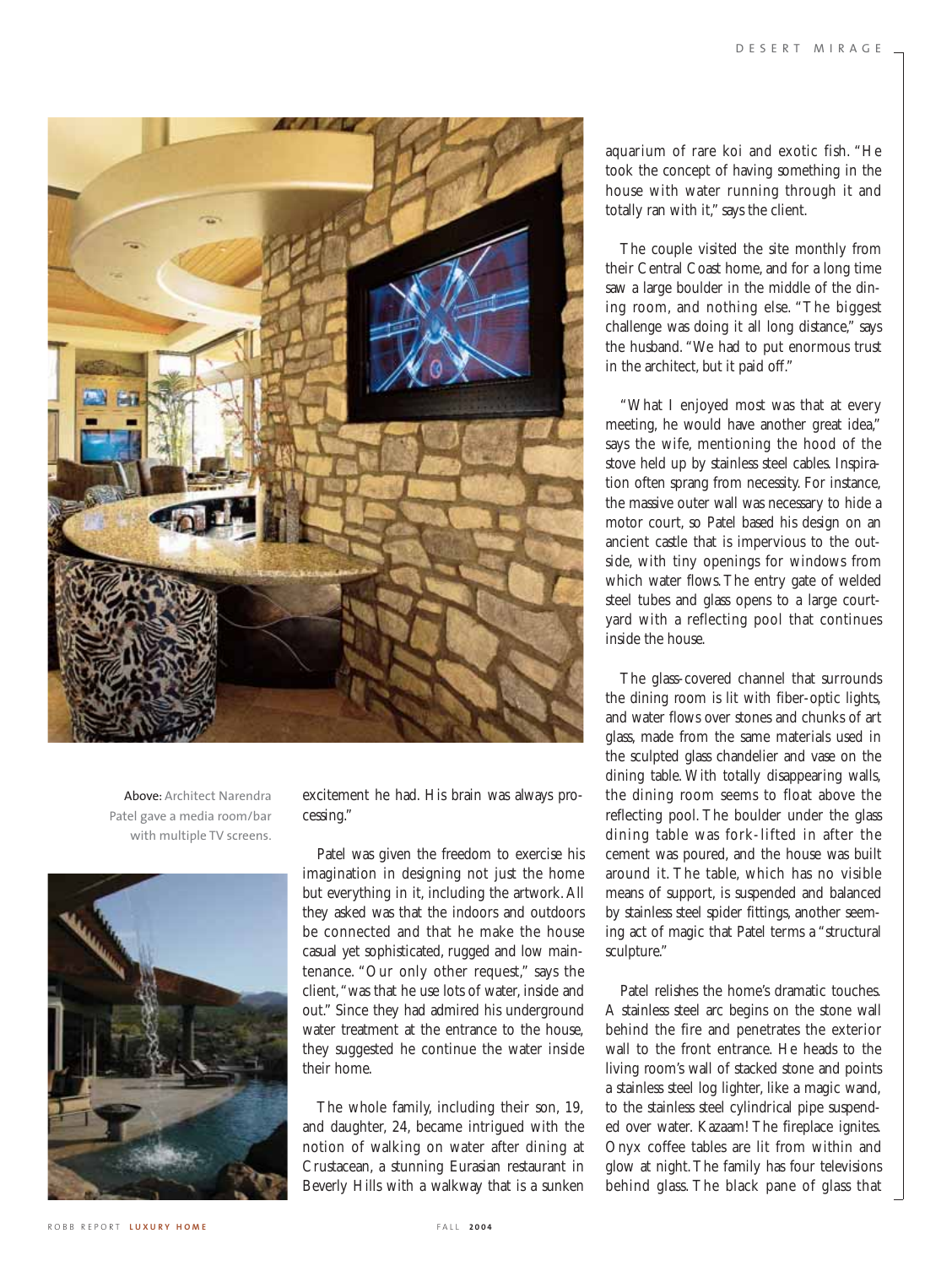#### DESERT MIRAGE



Left: The media room has seating by Acoustic Innovation, walls padded in acoustical silk by Andaru Sutra and wall sconces designed by Patel. Above: A water channel flows from the outer courtyard into the powder room. Travertine counter from Classic Marble; granite sink by Stone Forest; Hansgrohe-Axor fixtures.



hides the television in her bathroom also provides openings from which water streams, as if from nowhere, with the turn of a knob.Adding to the effect of pure magic, a huge boulder over the tub continues outside and is surrounded by a window.

Patel confesses to using all his sorcery to tie together this magical house with its environment. The connection with nature extends to his goal of creating an environmentally responsible and healthy home. That means, he says, energy-efficient lighting, heating and cooling systems, as well as environmentally friendly building and construction methods. "All materials, fabrics, paint and stain are low in emissions, no toxins," he says."Eighty percent of our construction material waste was picked up and recycled."

The art, which was commissioned by Patel, mostly has a musical instrument theme, reflecting the daughter's pursuit of a singing career. In most cases, paints or patinas are applied on industrial canvases.The large sculpted piece above the living room sofa by Laddie John Dill is a composition in glass, concrete and stainless steel.

"Every time I come here, I notice another unique architectural feature," says the son, who took a great interest in the design process and likes to de-stress here on weekends and study for his college business classes in the sumptuous guesthouse on an upper floor. At a recent party with a carnival theme, stilt walkers greeted guests, golf carts were decorated like Rio floats and a fortune-teller presided in the guesthouse. "It's one of the best homes I've ever been in," one guest from Rancho Santa Fe told the host and hostess. "Narendra was there, beaming from ear to ear," the wife recalls. "He didn't stop smiling the entire evening."

Architect Narendra Patel 760.776.5031 www.patelarchitecture.com

Mike Oster AVIR—Premium AudioVideo 760.779.0881 www.avir.com

### **General Contractor**

Pat Powers Powers Construction 760-674-9009 powersconstruction1@gmail .com

Reprinted from Robb Report Luxury Home©, a CurtCo Robb Media, LLC publication. This does not constitute an endorsement, implied or otherwise, by CurtCo Robb Media, LLC. It may not be reprinted by anyone other what increas